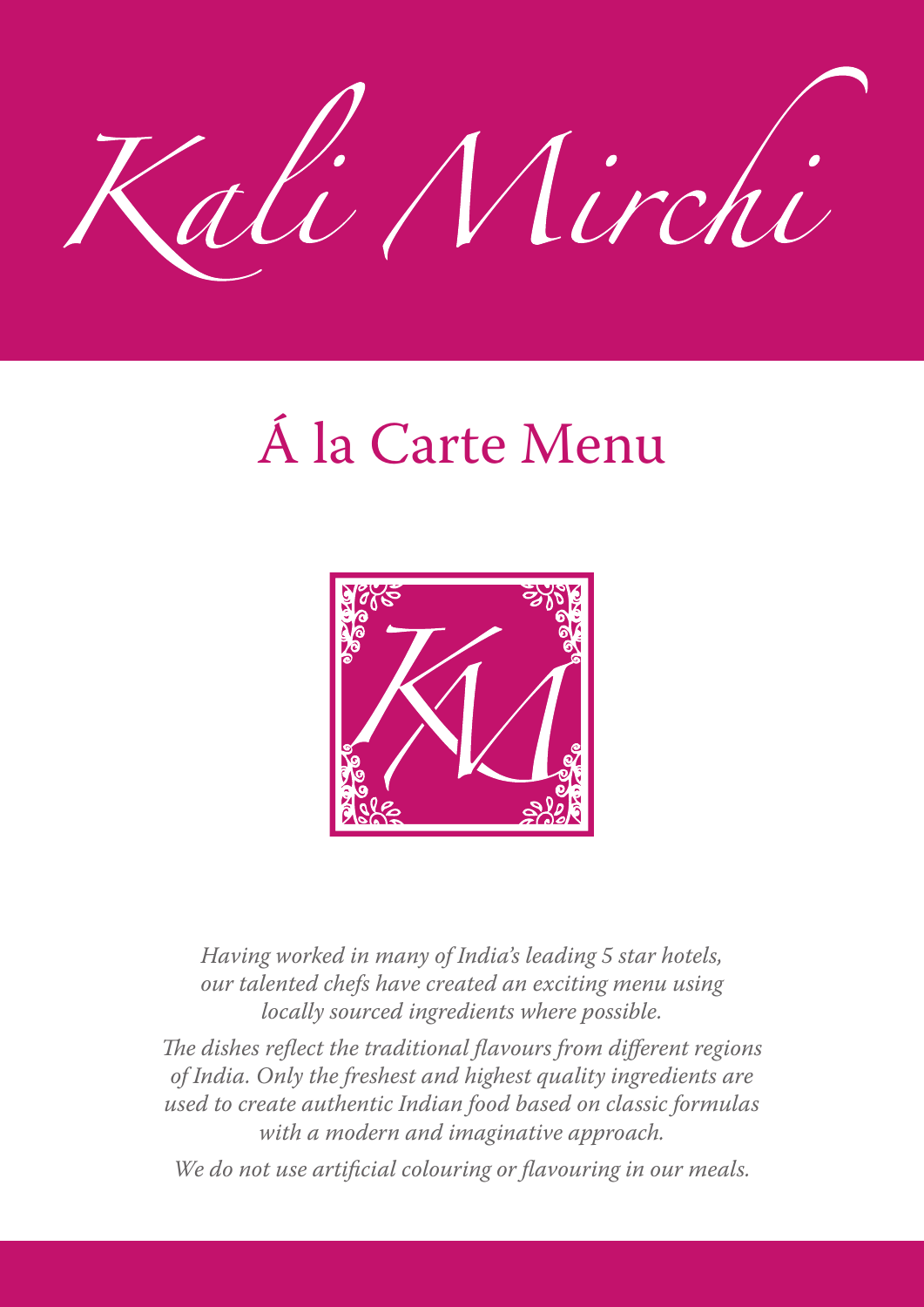# *Savouries Savouries*

| Mango Chutney / Lime Pickle / Mint Sauce (each) | £0.80 |
|-------------------------------------------------|-------|
| Selection of Pickles/Chutney                    | £2.50 |
| Mixed Pickle                                    | £0.80 |
| Mixed Salad / Onion salad                       | £1.75 |
| Plain Yoghurt                                   | £1.50 |
| Mixed Raita                                     | £1.95 |
| Poppadom                                        | £0.90 |
| <b>Spiced Onions</b>                            | £0.80 |

# **Starters Executive Constant Online Constant Constant Online Constant Constant Constant Constant Constant Constant Constant Constant Constant Constant Constant Constant Constant Constant Constant Constant Constant Consta**

| Kali Mirchi Kebab Platter For Two<br>A medley of Haryali tikka, Malai tikka, lamb chop and seekh kebab.<br>Served with tamarind sauce, mint sauce and salad.                                                                                | £12.95 |
|---------------------------------------------------------------------------------------------------------------------------------------------------------------------------------------------------------------------------------------------|--------|
| Kali Mirchi Combo Platter For Two<br>Selection of Chicken tikka, seekh kebab chicken pakora, onion bhaji,<br>and served with tamarind sauce, mint sauce and salad.                                                                          | £11.50 |
| Kali Mirchi Combo Platter For Two (V)<br>Selection of paneer tikka, onion bhaji, vegetable samosa, and<br>aloo ki tikki served with tamarind sauce, mint sauce and salad.                                                                   | £10.95 |
| <b>Onion Bhaji</b> (V)<br>Sliced onions mixed with light spices and gram flour then deep fried.                                                                                                                                             | £4.50  |
| Samosa (V)<br>Traditional Indian snack, light spiced mixed vegetable, stuffed in filo pastry and deep fried.<br>Served with tamarind sauce, sweet yoghurt on a bed of chick peas.                                                           | £4.50  |
| Aloo Ki Tikki (V)<br>Light spiced pan fried potato cake. Served with tamarind sauce, sweet yoghurt on a bed<br>of chick peas.                                                                                                               | £4.75  |
| <b>Chilli Paneer (V)</b><br>Batter fried cottage cheese tossed in spicy and sweet chilli sauce with diced peppers and onion.                                                                                                                | £6.95  |
| Vegetable Manchurian $(V)$<br>A spicy blend of vegetable dumpling infused with chopped garlic, spring onion, green<br>vegetable. Flavoured with sweet Thai chilli and a hint of white vinaigrette and soya sauce.                           | £6.75  |
| Gobhi Manchurian $(V)$<br>Battered fried cauliflowers tossed in spicy and sweet chilli sauce.                                                                                                                                               | £6.75  |
| <b>Paneer Pakora</b><br>Paneer stuffed with mash potato, coriander, ginger, herb and spices.<br>Deep fried with gram flour batter.                                                                                                          | £6.95  |
| Chilli Garlic Fish<br>Gijon of fish deep fried and tossed with onion, lime juice, spring onion, crushed black<br>pepper, garlic and Indian herbs.                                                                                           | £6.95  |
| <b>Chicken Pakora</b><br>Diced chicken breast marinated with lemon juice, chilli powder, fenugreek, ginger,<br>garlic paste and deep fried with gram flour batter.                                                                          | £5.95  |
| <b>Bhoona Poori</b><br>Deep fried Indian bread stuffed with either prawn, lamb mince, chicken or paneer.                                                                                                                                    | £6.95  |
| <b>Bullet Chilli Lamb</b><br>Boneless cubed lamb cooked with bullet chilli, black pepper and Indian herb and spices.                                                                                                                        | £6.95  |
| <b>Fish Amritsari</b><br>A delicacy of the city of Amritsar in Punjab, a popular dish not only in Punjab but<br>the whole country. Fish fillet marinated in Amritsari style with caraway seeds,<br>spices and gram flour then batter fried. | £7.25  |
| Garlic Prawn<br>Prawns marinated in garlic, peppercorns, lime juice, salt, tossed in a garlic chilli sauce.                                                                                                                                 | £7.25  |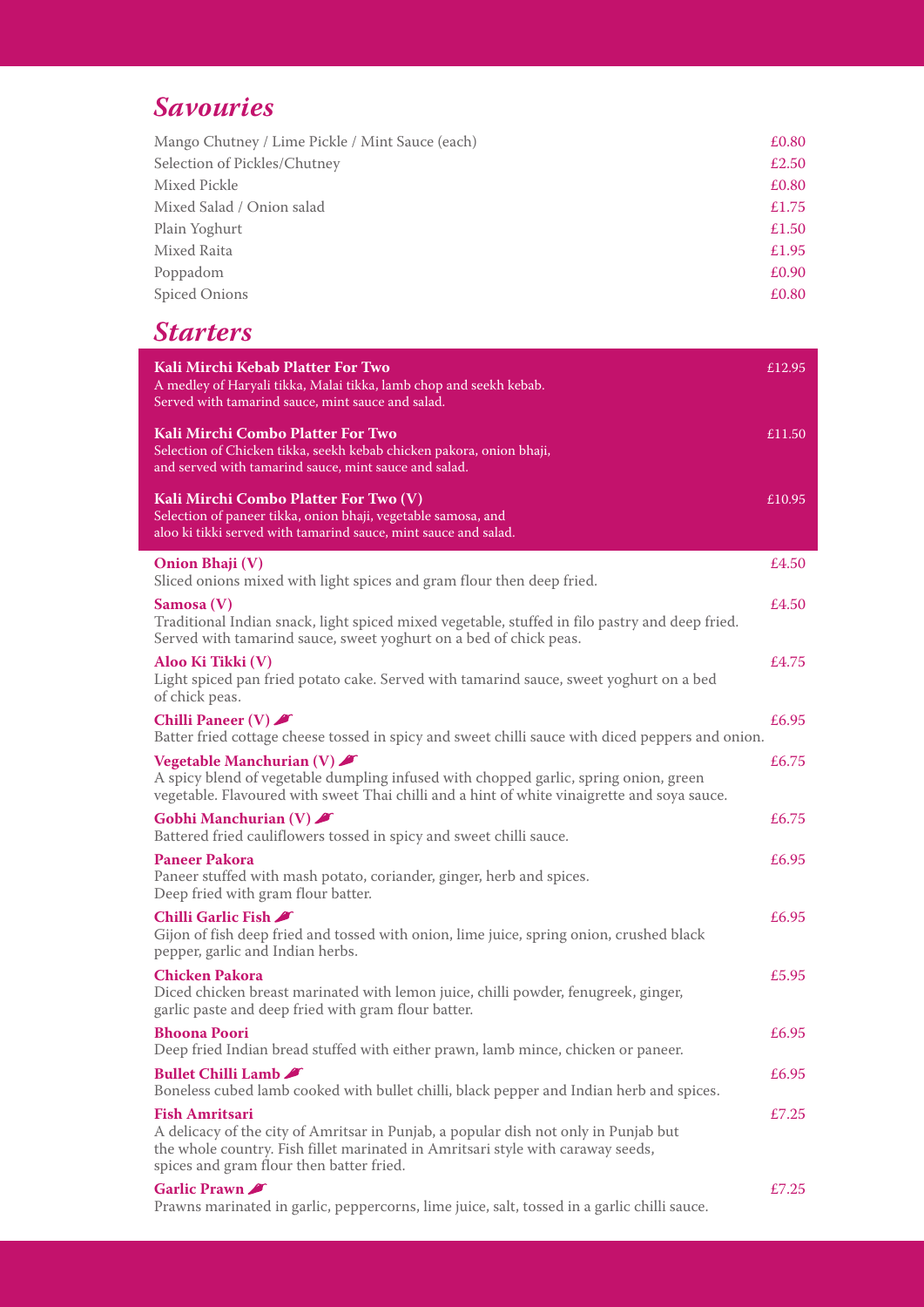# *Starters - Tandoori Selections Starters - Tandoori Selections*

All tandoori dishes served with mint sauce.

| <b>Tandoori Platter</b>                                                                                                                                                                             | £17.95                       |
|-----------------------------------------------------------------------------------------------------------------------------------------------------------------------------------------------------|------------------------------|
| A medley of tandoori chicken, king prawn, seekh kebab, lamb and chicken tikka<br>with rice, naan or chips and choice of sauce.                                                                      |                              |
| Paneer Tikka Achari (V)<br>Diced cottage cheese marinated with roasted gram flour, caraway seeds, pickle and<br>cream skewered with diced peppers, onions and roasted over charcoal in a clay oven. | Starter £6.95<br>Main £11.95 |
| Malai Tikka<br>Chicken breast marinated with cheese, cream, cardamom, mace<br>and hung yoghurt, roasted in a charcoal oven. Served with mint sauce.                                                 | Starter £6.95<br>Main £11.95 |
| Haryali Tikka<br>Diced chicken breast marinated with mint, coriander, green chilli, ginger and garlic<br>and cooked in tandoor.                                                                     | Starter £6.95<br>Main £11.95 |
| <b>Chicken Tikka</b><br>Diced chicken breast marinated with yoghurt and homemade spices<br>then cooked over charcoal.                                                                               | Starter £6.95<br>Main £11.95 |
| <b>Tandoori Chicken</b><br>Chicken on the bone marinated with yoghurt and homemade spices<br>cooked over charcoal served with salad and mint sauce.                                                 | Starter £7.95<br>Main £12.95 |
| <b>Chicken Shashlik</b><br>Chicken tikka skewered with diced onions and peppers<br>cooked over charcoal in a clay oven.                                                                             | Starter £7.25<br>Main £12.25 |
| <b>Adraki Lamb Chops</b><br>Lamb chops marinated in ginger paste, fresh coriander,<br>green chillies, hung yoghurt and brown onion paste, cooked in a clay oven.                                    | Starter £7.95<br>Main £12.95 |
| Lamb Tikka Kandhari<br>Lamb picatta marinated with ginger, garlic, kebab cheeni<br>and finished with ground pomegranates.                                                                           | Starter £7.95<br>Main £12.95 |
| <b>Seekh Kebab</b><br>Lamb mince mixed with chopped garlic, ginger, green chilli,<br>fresh coriander and spices, skewered and cooked over charcoal.                                                 | Starter £7.95<br>Main £12.95 |
| <b>Duck Tikka</b><br>Duck fillet marinated in tikka masala then skewered and cooked in a tandoor.                                                                                                   | Starter £7.95<br>Main £12.95 |
| <b>Basil King Prawn</b><br>King Prawns marinated in traditional tandoori masala, basil,<br>cream cheese and cooked over charcoal to make it more appetising.                                        | Starter £8.25<br>Main £13.95 |
| <b>Tandoori King Prawn</b><br>King Prawns marinated in traditional tandoori masala and cooked over<br>charcoal to make it more appetising.                                                          | Starter £8.25<br>Main £13.95 |

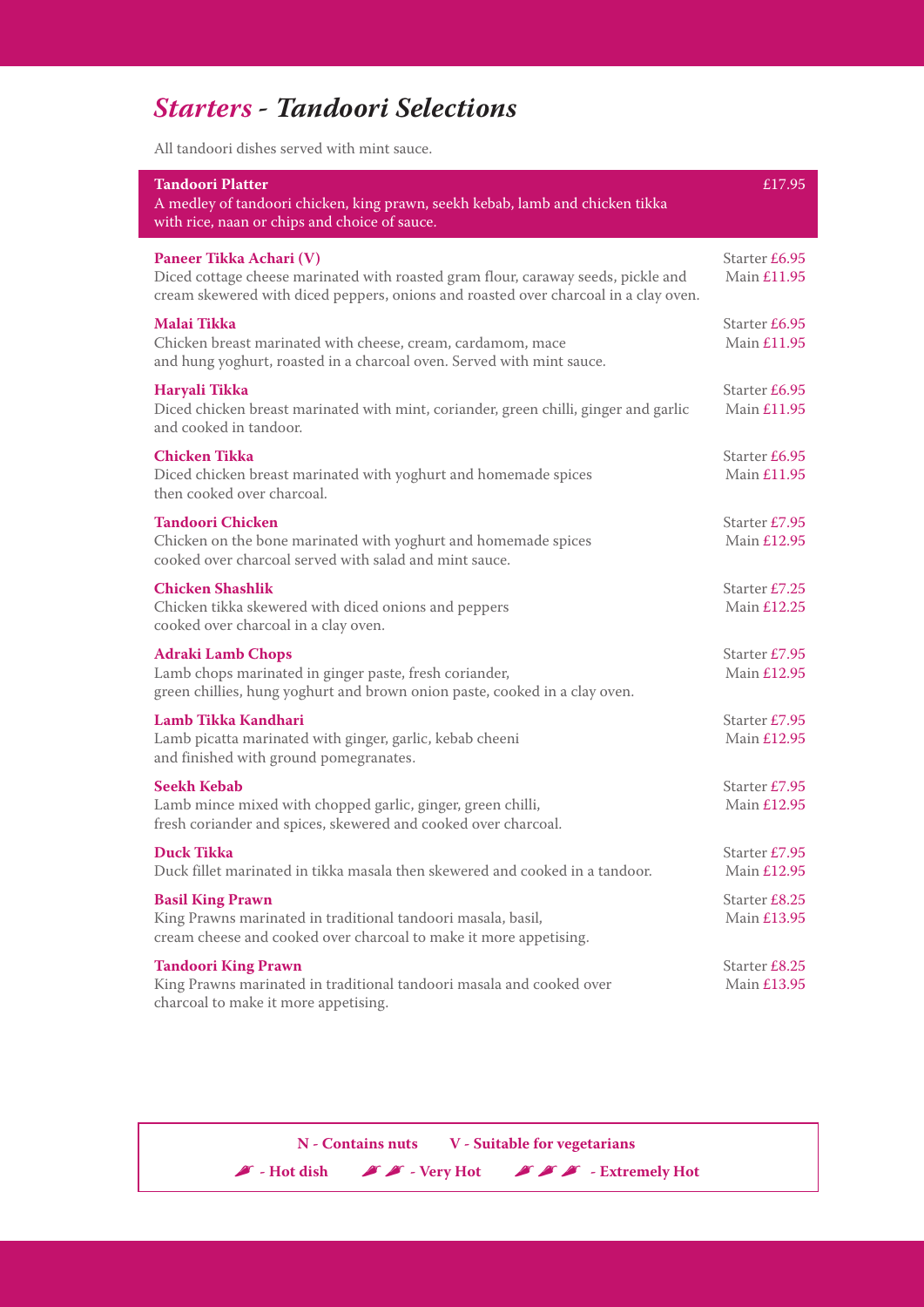# *Main Dishes - Traditional Flavours*

| Chicken Kali Mirchi<br>Our chef's special homemade chicken curry, chicken on the bone cooked in a pot with<br>its own stock and spices with black peppercorns.                                                                       | £11.50 |
|--------------------------------------------------------------------------------------------------------------------------------------------------------------------------------------------------------------------------------------|--------|
| <b>Chicken Chettinad</b><br>Hot South Indian delicacy of chicken breast cooked with coconut, star anise, red chillies,<br>black peppercorns and curry leaves served with pilau rice.                                                 | £12.95 |
| Chicken Tikka Makhani (N)<br>Tandoori roasted chicken tikka simmered in a sweet and tangy tomato, cashew nut gravy.                                                                                                                  | £11.25 |
| Chicken Caldin<br>A combination of three sets of spices whole, dry roasted and tempered, all ground into a fine<br>paste to make this delicious chicken preparation finished with coconut cream.<br>A speciality of the Goan region. | £11.25 |
| Murgh Khurchan<br>Shredded chicken cooked with a rich tomato masala, ginger,<br>green chilli and finished with coriander and spring onion.                                                                                           | £11.25 |
| <b>Methi Murgh</b><br>Hyderabadi classic chicken on the bone cooked with fenugreek leaf.                                                                                                                                             | £11.25 |
| <b>Shikari Champey</b><br>Juicy barbecued lamb chops infused with authentic herbs and spices, onion, green chilli<br>and lemon juice served with salad.                                                                              | £13.95 |
| <b>Naram Garam Gosht (Tawa Lamb)</b><br>Tender lamb infused with authentic herb and spices, onion, green chilli and lemon juice.<br>Tossed together on a traditional hot iron plate.                                                 | £12.25 |
| Laal Maas<br>Rajasthani delicacy of lamb cooked with whole spices and paprika<br>to give an original colour to the dish.                                                                                                             | £12.25 |
| <b>Gosht Amritsari</b><br>Speciality of Amritsar, Punjab region. Lamb on the bone and lamb mince<br>cooked together with whole spices.                                                                                               | £12.95 |
| <b>Handi Gosht</b><br>Home style lamb curry on the bone cooked in a sealed pot with whole spices,<br>onion and tomato.                                                                                                               | £12.50 |
| <b>Dum Ka Gosht</b><br>Slow cooked lamb in a sealed pot with brown onions and whole roasted spices.<br>A speciality of Lucknow.                                                                                                      | £12.25 |
| Duck Mirch Masala<br>Duck breast cooked over charcoal then shredded and simmered in spicy sauce with bell peppers.                                                                                                                   | £12.95 |
| <b>Tawa Machi</b><br>Pan fried fish fillet marinated with garlic, lime juice, salt, bell pepper and onions,<br>simmered in tawa masala served with boiled rice.                                                                      | £12.95 |
| Kali Mirchi Special Fish Curry<br>Fish fillet cooked in tamarind, coconut milk, mustard seed, curry leaf make it perfect<br>south Indian curry served with steam rice.                                                               | £12.95 |
| <b>Goanes Prawn Curry</b><br>A classic favourite of the Goan region, king prawns cooked in onion,<br>tomato and coconut milk tempered with curry leaves and mustard seeds.                                                           | £13.95 |
| Jhinga Sholly<br>Juicy barbecued king prawns tossed with Kashmiri chilli, mint, coriander, ginger, garlic<br>and Indian spices.                                                                                                      | £13.95 |
| <b>Lamb Nihari</b><br>Succulent lamb shank cooked overnight in various vessels, with whole spices and aniseeds,<br>the dish originated in Old Delhi in the late eighteenth century during the last throes of the<br>Mughal Empire.   | £13.95 |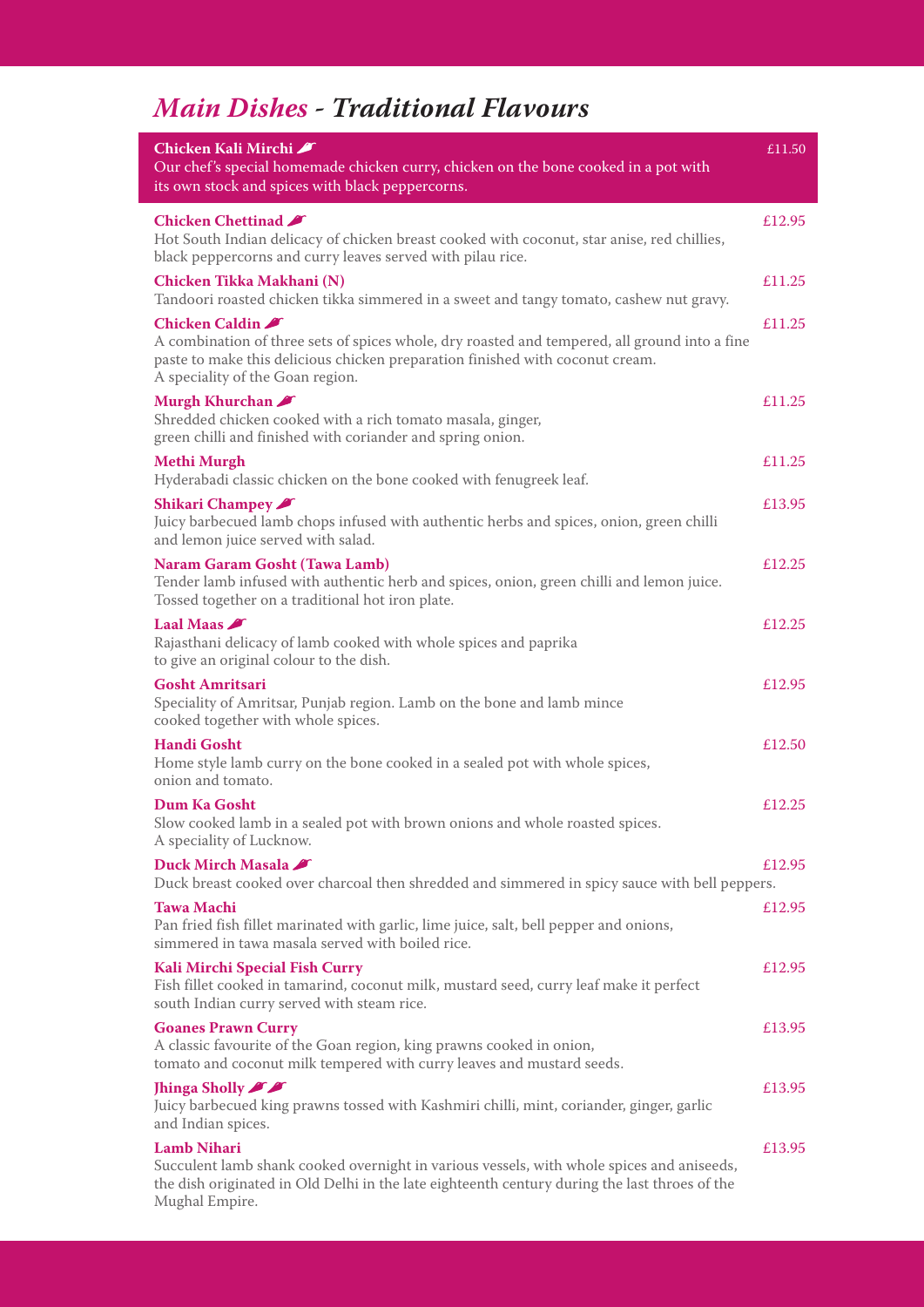## *Main Dishes - Favourite Classics*

#### **Favourite Classics are available in:**

|                  | Chicken Chicken Tikka Duck Tikka Lamb Prawn King Prawn Paneer Vegetable |        |                     |             |  |
|------------------|-------------------------------------------------------------------------|--------|---------------------|-------------|--|
| $£9.95$ $£10.50$ |                                                                         | £11.95 | £10.95 £9.95 £11.95 | £9.95 £8.95 |  |

#### **Masala (N)**

A traditional and very popular tomato and creamy Indian dish which is bursting full of flavour and colour.

#### **Korma (N)**

**Korma (N)**<br>A traditional and very popular cashew nut creamy Indian dish.

**Madras A Madras Favourite Classics**<br>Hot and spicy curry.

For and sprey curry.

### **Jalfrezi A**

Spicy and hot pepper sauce. **Chicken Chicken Tikka Lamb Prawn King Prawn Paneer Vegetable** 

#### **Bhoona**  $\mathbf{B}$ hoona $\mathbf{B}$

Onion and tomato thick sauce cooked on a slow flame with spices. Onion and tomato thick sauce cooked on a slow flame with

### **Rogan Josh**

Traditional Indian aromatic curry with cassia and cardamom.

### **Kadhai A** traditional and colour.

Onion and tomato sauce cooked with diced bell peppers and onions with aromatic kadhai masala.

### Vindaloo **A A A**

Very hot and spicy curry, tempered with curry leaves and dry red chillies

### Do-Piaza

This dish is prepared with a large amount of onions cooked in the curry and as a garnish. Onions are added at two stages during cooking.

### **Malaidar**

Spinach curry with green chillies, fresh garlic and finished with cream.

### $P$ asanda

A delicious almond and cream based curry, garnished with almond flakes.

#### **Patia & Dhansak are served with pilau rice. Available in: Kadhai** , Patia & Dhansak are served with pilau rice. Available in:

|  | Chicken Chicken Tikka Duck Tikka Lamb Prawn King Prawn Paneer Vegetable |        |  |                      |                |  |
|--|-------------------------------------------------------------------------|--------|--|----------------------|----------------|--|
|  | £10.95 $£11.50$                                                         | £12.50 |  | £11.95 £10.95 £12.95 | $£10.95$ £9.95 |  |

#### **Patia**  $\Gamma$  is prepared with a large amount of one only and as a garnish. In the curry and as a garnish  $\Gamma$

Hot sweet and sour parsi curry.

### **Dhansak**

Sweet, hot and tangy yellow lentil sauce.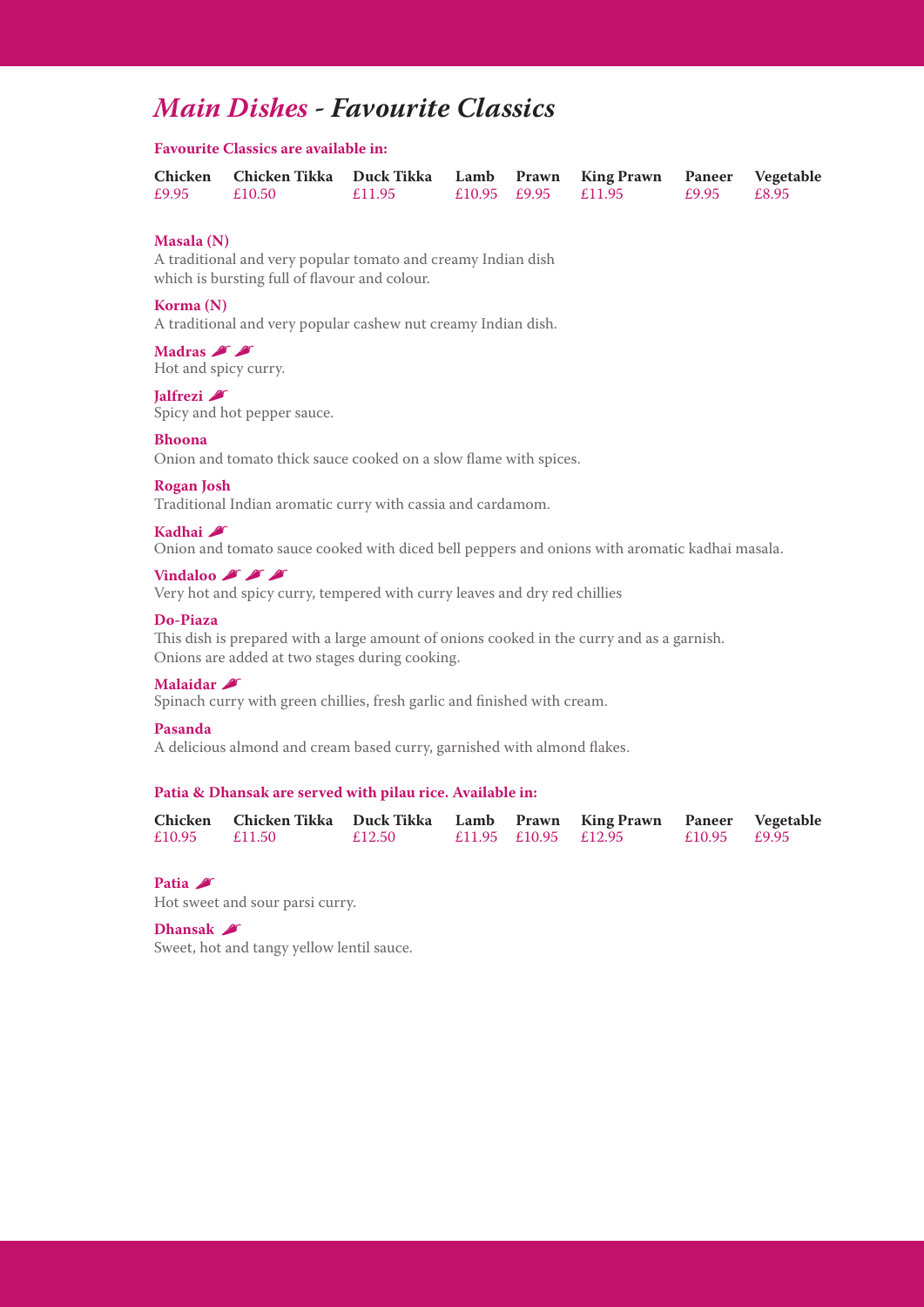# *Main Dishes - Biryanis*

| Kache Gosht Ki Biryani<br>Traditional Hyderabad style biryani, succulent lamb on the bone marinated with yoghurt<br>and spices then cooked together with rice, served with vegetable curry.                          | £13.95                            |
|----------------------------------------------------------------------------------------------------------------------------------------------------------------------------------------------------------------------|-----------------------------------|
| Lamb Biryani<br>Succulent lamb cooked with basmati rice, served with vegetable curry.                                                                                                                                | £12.95                            |
| <b>Chicken Dum Biryani</b><br>Chicken on the bone marinated with yoghurt, mint, ginger and whole spices then cooked<br>with basmati rice in a sealed pot mixed with golden fried onions served with vegetable curry. | £12.95                            |
| <b>Chicken Biryani</b><br>Chicken cooked with basmati rice, served with vegetable curry.                                                                                                                             | £12.95                            |
| Prawn Biryani<br>Succulent prawns cooked with basmati rice served with vegetable curry.                                                                                                                              | Prawn £11.95<br>King Prawn £13.95 |
| Subz Biryani (V)<br>Flavourful mix of vegetables with basmati rice served with vegetable curry.                                                                                                                      | £11.95                            |
| Vegetarian - Main dishes                                                                                                                                                                                             |                                   |
| <b>Vegetable Punchamel</b><br>Mixed vegetables simmered in an onion and tomato gravy.                                                                                                                                | £9.25                             |
| Paneer Makhani (N)<br>Diced cottage cheese simmered in a sweet tangy tomato and cashew nut gravy.                                                                                                                    | £9.95                             |
| <b>Mutter Paneer</b><br>Green peas cooked with cottage cheese in an onion and tomato masala.                                                                                                                         | £9.95                             |
| <b>Palak Paneer</b><br>Indian cottage cheese simmered in spinach.                                                                                                                                                    | £9.95                             |
| <b>Aloo Baigan</b><br>Potato & aubergine cooked with onion and tomato masala sauce.                                                                                                                                  | £9.95                             |
| <b>Baigan Bharta</b><br>Roasted aubergine cooked with Indian herb and spices, finished with freshly chopped coriander.                                                                                               | £9.95                             |
| Dal Makhani<br>Thick black lentils flavoured with tomato and cream. Simmered overnight on the tandoor.                                                                                                               | £9.95                             |
| Vegetable Kofta (N)<br>Deep fried mashed potato, vegetable & Paneer balls simmered in creamy house special sauce.                                                                                                    | f995                              |
| Vegetarian - Sides                                                                                                                                                                                                   |                                   |
| <b>Brinjal Masala</b><br>Aubergine cooked in an onion and tomato masala with roasted cumin seeds<br>and whole coriander seed powder.                                                                                 | £6.25                             |
| <b>Tarka Dal</b><br>Yellow lentil tempered with chopped garlic and cumin seeds.                                                                                                                                      | £5.95                             |
| <b>Bombay Aloo</b><br>Potatoes cooked with onion and tomato masala, tempered with black onion seeds.                                                                                                                 | £5.95                             |
| <b>Palak Aloo</b><br>Potatoes cooked with spinach.                                                                                                                                                                   | £5.95                             |
| <b>Punjabi Choley</b>                                                                                                                                                                                                | £5.95                             |

**Punjabi Choley**  This is the style of cooking in Punjab, chick peas cooked with onion, tomato, ginger, garlic and ground pomegranates. and ground pomegranates. **Punjabi Choley** £5.95 This is the style of cooking in Punjab, chick peas cooked with onion, tomato, ginger, garlic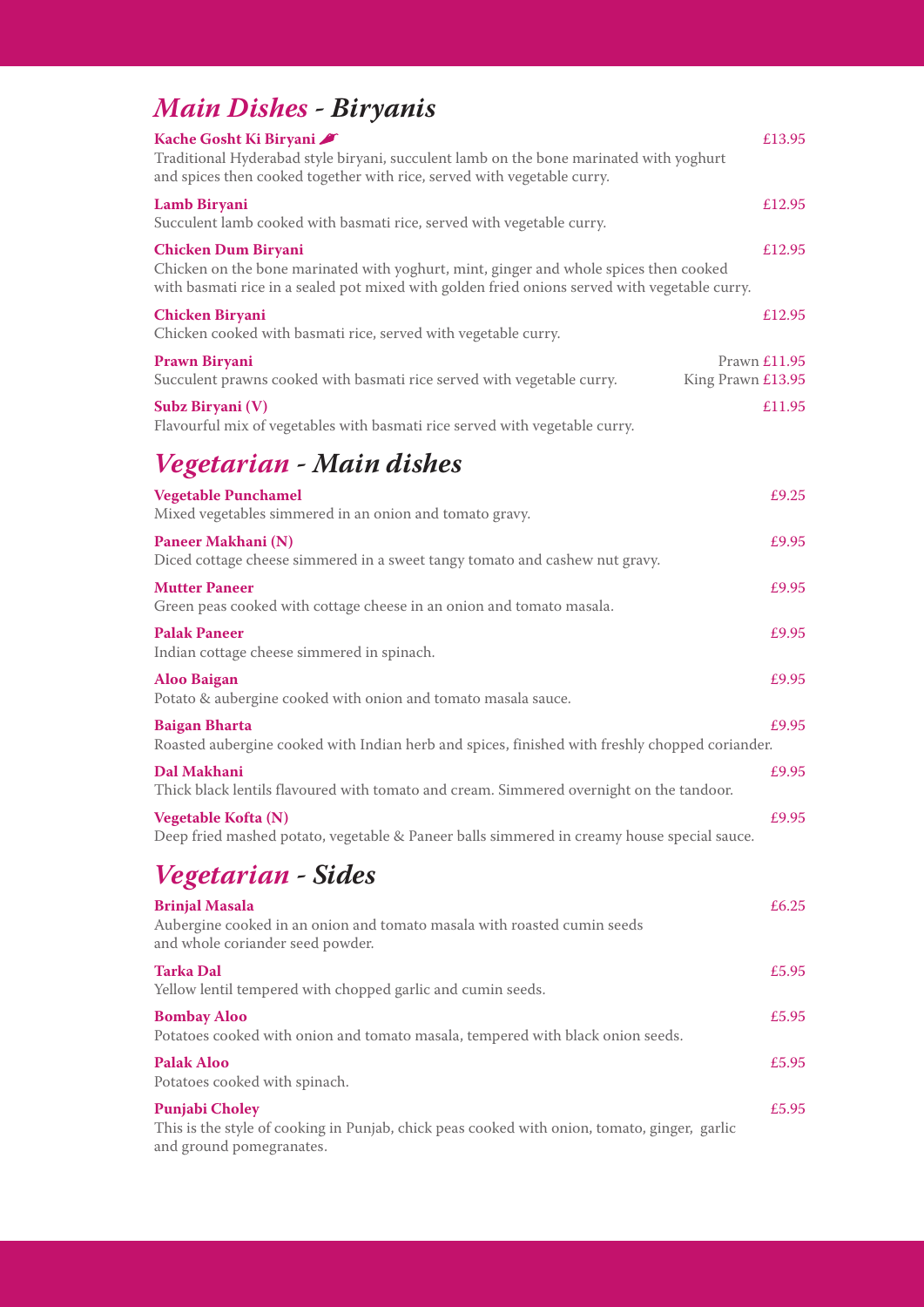| <b>Vegetarian - Sides</b> (continued)                                           |       |
|---------------------------------------------------------------------------------|-------|
| <b>Mushroom Bhaji</b><br>Cupped mushrooms sautéd in an onion and tomato masala. | £6.25 |
| <b>Saag Bhaji</b><br>Spinach sautéd with garlic, diced onions and peppers.      | £6.25 |
| Aloo Gobhi<br>Potatoes and fresh cauliflowers cooked together.                  | £6.25 |
| <b>Saag Channa</b><br>Spinach simmered with chick peas.                         | £6.25 |
| Khumbi Saag<br>Spinach and mushroom curry.                                      | £6.25 |
| <b>Bhindi Bhaji</b><br>Diced okra tossed in onions and tomato masala.           | £6.25 |

# *Sides - Rice Dishes*

| <b>Plain Rice</b>                                                                                | £2.75 |
|--------------------------------------------------------------------------------------------------|-------|
| <b>Pilau Rice</b>                                                                                | £3.25 |
| <b>Mushroom Rice</b>                                                                             | £3.45 |
| <b>Lemon Rice (N)</b>                                                                            | £3.45 |
| <b>Zeera and Peas Rice</b><br>Basmati rice cooked with green peas and tempered with cumin seeds. | £3.45 |
| <b>Garlic Rice</b>                                                                               | £3.45 |
| <b>Coconut Rice</b>                                                                              | £3.45 |
| <b>Egg Fried Rice</b>                                                                            | £3.45 |
| <b>Keema Rice</b>                                                                                | £3.75 |
|                                                                                                  |       |

# **Sides - Breads** *A*

| <b>Plain Naan</b>                                                                                  | £2.75 |
|----------------------------------------------------------------------------------------------------|-------|
| <b>Garlic Naan</b>                                                                                 | £2.95 |
| <b>Garlic and Chilli Naan</b>                                                                      | £3.25 |
| <b>Coriander and Cheese Naan</b>                                                                   | £3.25 |
| Peshawari Naan (N)                                                                                 | £3.25 |
| Keema Naan                                                                                         | £3.50 |
| Lacha Paratha<br>Crispy and flaky layered bread cooked in a clay oven.                             | £3.25 |
| <b>Chapati</b>                                                                                     | £2.10 |
| <b>Tandoori Roti</b>                                                                               | £2.10 |
| <b>Aloo Kulcha</b><br>Naan bread stuffed with mashed potato, Indian herbs and cooked in clay oven. | £3.25 |



**Side Chips** £3.25